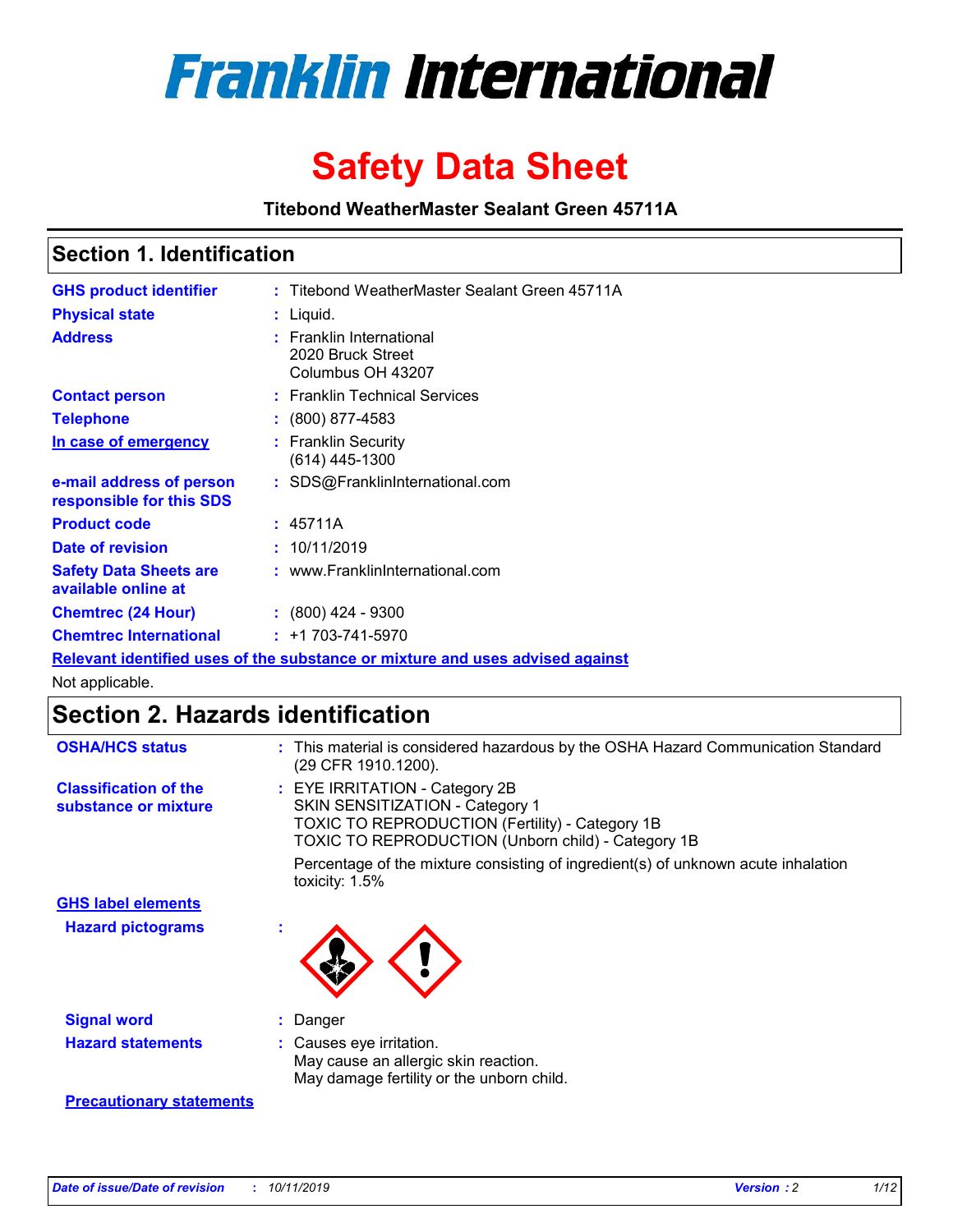### **Section 2. Hazards identification**

| <b>Prevention</b>                          | : Obtain special instructions before use. Do not handle until all safety precautions have<br>been read and understood. Wear protective gloves. Wear eye or face protection.<br>Wear protective clothing. Avoid breathing vapor. Wash hands thoroughly after handling.<br>Contaminated work clothing must not be allowed out of the workplace.                                                        |
|--------------------------------------------|------------------------------------------------------------------------------------------------------------------------------------------------------------------------------------------------------------------------------------------------------------------------------------------------------------------------------------------------------------------------------------------------------|
| <b>Response</b>                            | : IF exposed or concerned: Get medical attention. IF ON SKIN: Wash with plenty of<br>soap and water. Wash contaminated clothing before reuse. If skin irritation or rash<br>occurs: Get medical attention. IF IN EYES: Rinse cautiously with water for several<br>minutes. Remove contact lenses, if present and easy to do. Continue rinsing. If eye<br>irritation persists: Get medical attention. |
| <b>Storage</b>                             | : Store locked up.                                                                                                                                                                                                                                                                                                                                                                                   |
| <b>Disposal</b>                            | : Dispose of contents and container in accordance with all local, regional, national and<br>international regulations.                                                                                                                                                                                                                                                                               |
| <b>Hazards not otherwise</b><br>classified | : Product generates methanol during cure.                                                                                                                                                                                                                                                                                                                                                            |
|                                            |                                                                                                                                                                                                                                                                                                                                                                                                      |

### **Section 3. Composition/information on ingredients**

| <b>Substance/mixture</b><br>: Mixture                |                   |                     |
|------------------------------------------------------|-------------------|---------------------|
| Ingredient name                                      | $\frac{9}{6}$     | <b>CAS number</b>   |
| 3-aminopropyltriethoxysilane<br>Dibutyltin dilaurate | ∣≤3<br>$\leq 0.3$ | 919-30-2<br>77-58-7 |

Any concentration shown as a range is to protect confidentiality or is due to batch variation.

**There are no additional ingredients present which, within the current knowledge of the supplier and in the concentrations applicable, are classified as hazardous to health or the environment and hence require reporting in this section.**

**Occupational exposure limits, if available, are listed in Section 8.**

### **Section 4. First aid measures**

| <b>Description of necessary first aid measures</b> |                                                                                                                                                                                                                                                                                                                                                                                                                                                                                                                                                                                                                                                                                                                                                                           |  |  |  |
|----------------------------------------------------|---------------------------------------------------------------------------------------------------------------------------------------------------------------------------------------------------------------------------------------------------------------------------------------------------------------------------------------------------------------------------------------------------------------------------------------------------------------------------------------------------------------------------------------------------------------------------------------------------------------------------------------------------------------------------------------------------------------------------------------------------------------------------|--|--|--|
| <b>Eye contact</b>                                 | : Immediately flush eyes with plenty of water, occasionally lifting the upper and lower<br>eyelids. Check for and remove any contact lenses. Continue to rinse for at least 10<br>minutes. If irritation persists, get medical attention.                                                                                                                                                                                                                                                                                                                                                                                                                                                                                                                                 |  |  |  |
| <b>Inhalation</b>                                  | : Remove victim to fresh air and keep at rest in a position comfortable for breathing. If<br>not breathing, if breathing is irregular or if respiratory arrest occurs, provide artificial<br>respiration or oxygen by trained personnel. It may be dangerous to the person providing<br>aid to give mouth-to-mouth resuscitation. Get medical attention. If unconscious, place<br>in recovery position and get medical attention immediately. Maintain an open airway.<br>Loosen tight clothing such as a collar, tie, belt or waistband. In case of inhalation of<br>decomposition products in a fire, symptoms may be delayed. The exposed person may<br>need to be kept under medical surveillance for 48 hours.                                                       |  |  |  |
| <b>Skin contact</b>                                | : Wash with plenty of soap and water. Remove contaminated clothing and shoes. Wash<br>contaminated clothing thoroughly with water before removing it, or wear gloves.<br>Continue to rinse for at least 10 minutes. Get medical attention. In the event of any<br>complaints or symptoms, avoid further exposure. Wash clothing before reuse. Clean<br>shoes thoroughly before reuse.                                                                                                                                                                                                                                                                                                                                                                                     |  |  |  |
| <b>Ingestion</b>                                   | : Wash out mouth with water. Remove dentures if any. Remove victim to fresh air and<br>keep at rest in a position comfortable for breathing. If material has been swallowed and<br>the exposed person is conscious, give small quantities of water to drink. Stop if the<br>exposed person feels sick as vomiting may be dangerous. Do not induce vomiting<br>unless directed to do so by medical personnel. If vomiting occurs, the head should be<br>kept low so that vomit does not enter the lungs. Get medical attention. Never give<br>anything by mouth to an unconscious person. If unconscious, place in recovery position<br>and get medical attention immediately. Maintain an open airway. Loosen tight clothing<br>such as a collar, tie, belt or waistband. |  |  |  |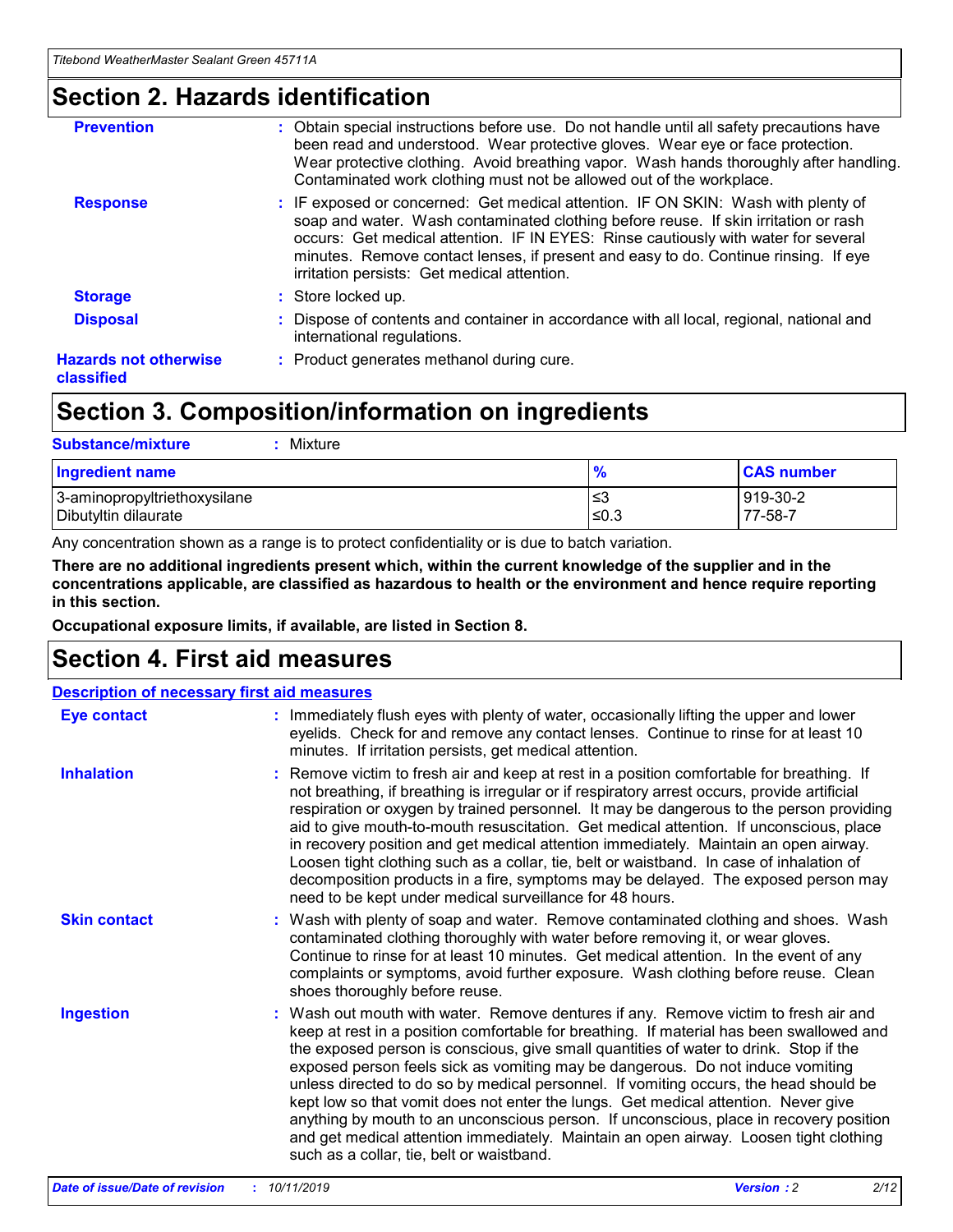## **Section 4. First aid measures**

| Most important symptoms/effects, acute and delayed |                                       |                                                                                                                                                                                                                                                                                                                                                                                                                 |  |  |  |
|----------------------------------------------------|---------------------------------------|-----------------------------------------------------------------------------------------------------------------------------------------------------------------------------------------------------------------------------------------------------------------------------------------------------------------------------------------------------------------------------------------------------------------|--|--|--|
|                                                    | <b>Potential acute health effects</b> |                                                                                                                                                                                                                                                                                                                                                                                                                 |  |  |  |
| <b>Eye contact</b>                                 |                                       | : May cause eye irritation.                                                                                                                                                                                                                                                                                                                                                                                     |  |  |  |
| <b>Inhalation</b>                                  |                                       | : No known significant effects or critical hazards.                                                                                                                                                                                                                                                                                                                                                             |  |  |  |
| <b>Skin contact</b>                                |                                       | : May cause skin irritation.                                                                                                                                                                                                                                                                                                                                                                                    |  |  |  |
| <b>Ingestion</b>                                   |                                       | : No known significant effects or critical hazards.                                                                                                                                                                                                                                                                                                                                                             |  |  |  |
| Over-exposure signs/symptoms                       |                                       |                                                                                                                                                                                                                                                                                                                                                                                                                 |  |  |  |
| <b>Eye contact</b>                                 |                                       | : Adverse symptoms may include the following:<br>irritation<br>watering<br>redness                                                                                                                                                                                                                                                                                                                              |  |  |  |
| <b>Inhalation</b>                                  |                                       | : Adverse symptoms may include the following:<br>reduced fetal weight<br>increase in fetal deaths<br>skeletal malformations                                                                                                                                                                                                                                                                                     |  |  |  |
| <b>Skin contact</b>                                |                                       | : Adverse symptoms may include the following:<br>irritation<br>redness<br>reduced fetal weight<br>increase in fetal deaths<br>skeletal malformations                                                                                                                                                                                                                                                            |  |  |  |
| <b>Ingestion</b>                                   |                                       | : Adverse symptoms may include the following:<br>reduced fetal weight<br>increase in fetal deaths<br>skeletal malformations                                                                                                                                                                                                                                                                                     |  |  |  |
|                                                    |                                       | <b>Indication of immediate medical attention and special treatment needed, if necessary</b>                                                                                                                                                                                                                                                                                                                     |  |  |  |
| <b>Notes to physician</b>                          |                                       | : In case of inhalation of decomposition products in a fire, symptoms may be delayed.<br>The exposed person may need to be kept under medical surveillance for 48 hours.                                                                                                                                                                                                                                        |  |  |  |
| <b>Specific treatments</b>                         |                                       | : No specific treatment.                                                                                                                                                                                                                                                                                                                                                                                        |  |  |  |
| <b>Protection of first-aiders</b>                  |                                       | : No action shall be taken involving any personal risk or without suitable training. If it is<br>suspected that fumes are still present, the rescuer should wear an appropriate mask or<br>self-contained breathing apparatus. It may be dangerous to the person providing aid to<br>give mouth-to-mouth resuscitation. Wash contaminated clothing thoroughly with water<br>before removing it, or wear gloves. |  |  |  |

**See toxicological information (Section 11)**

### **Section 5. Fire-fighting measures**

| <b>Extinguishing media</b>                             |                                                                                                                                                                                                     |
|--------------------------------------------------------|-----------------------------------------------------------------------------------------------------------------------------------------------------------------------------------------------------|
| <b>Suitable extinguishing</b><br>media                 | : Use an extinguishing agent suitable for the surrounding fire.                                                                                                                                     |
| <b>Unsuitable extinguishing</b><br>media               | $:$ None known.                                                                                                                                                                                     |
| <b>Specific hazards arising</b><br>from the chemical   | : In a fire or if heated, a pressure increase will occur and the container may burst.                                                                                                               |
| <b>Hazardous thermal</b><br>decomposition products     | : Decomposition products may include the following materials:<br>carbon dioxide<br>carbon monoxide<br>nitrogen oxides<br>metal oxide/oxides                                                         |
| <b>Special protective actions</b><br>for fire-fighters | : Promptly isolate the scene by removing all persons from the vicinity of the incident if<br>there is a fire. No action shall be taken involving any personal risk or without suitable<br>training. |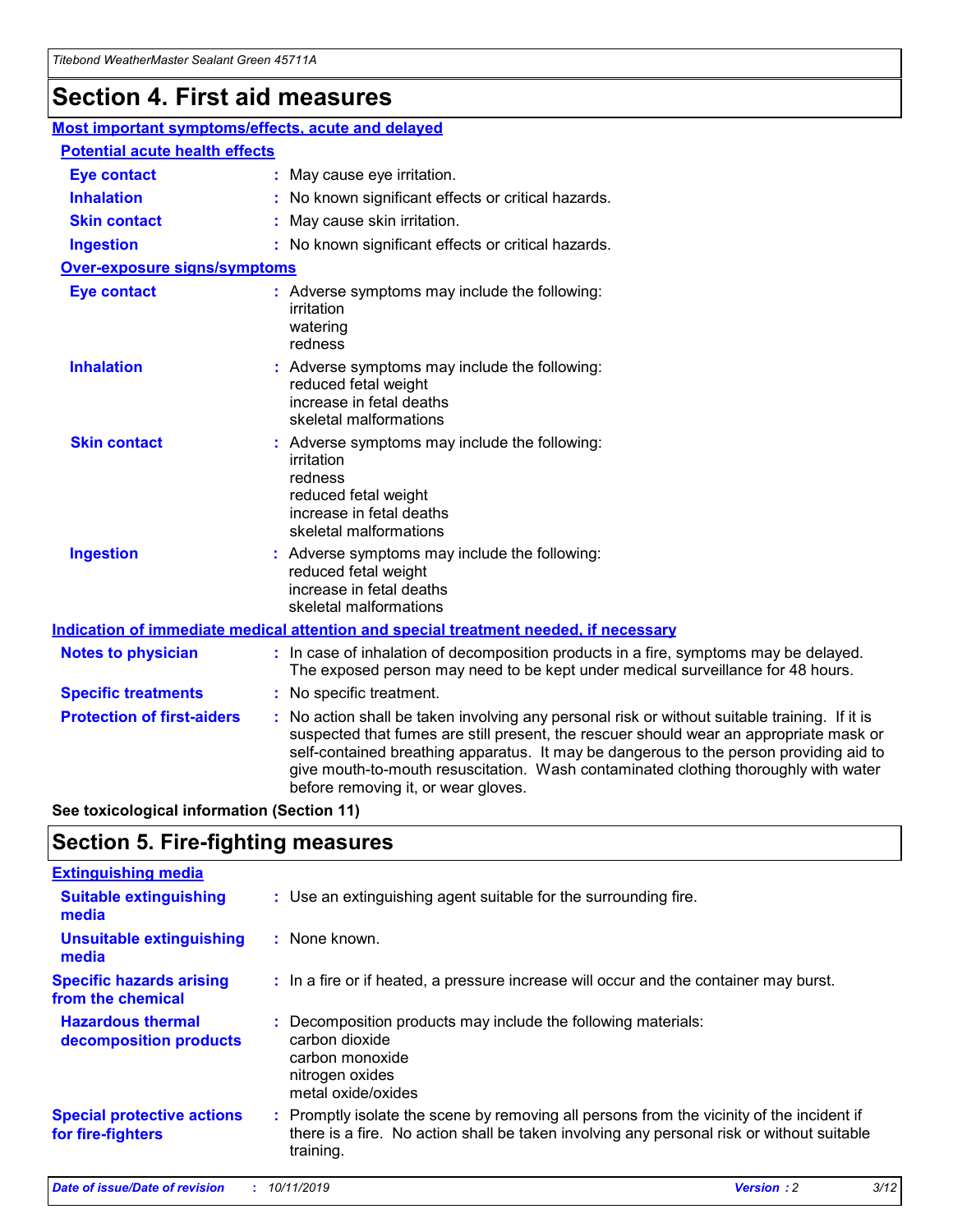### **Section 5. Fire-fighting measures**

**Special protective equipment for fire-fighters** Fire-fighters should wear appropriate protective equipment and self-contained breathing **:** apparatus (SCBA) with a full face-piece operated in positive pressure mode.

### **Section 6. Accidental release measures**

#### **Personal precautions, protective equipment and emergency procedures**

| For non-emergency<br>personnel                               | : No action shall be taken involving any personal risk or without suitable training.<br>Evacuate surrounding areas. Keep unnecessary and unprotected personnel from<br>entering. Do not touch or walk through spilled material. Avoid breathing vapor or mist.<br>Provide adequate ventilation. Wear appropriate respirator when ventilation is<br>inadequate. Put on appropriate personal protective equipment.                                                                                                                                                                                                                                                                                             |
|--------------------------------------------------------------|--------------------------------------------------------------------------------------------------------------------------------------------------------------------------------------------------------------------------------------------------------------------------------------------------------------------------------------------------------------------------------------------------------------------------------------------------------------------------------------------------------------------------------------------------------------------------------------------------------------------------------------------------------------------------------------------------------------|
|                                                              | For emergency responders : If specialized clothing is required to deal with the spillage, take note of any information in<br>Section 8 on suitable and unsuitable materials. See also the information in "For non-<br>emergency personnel".                                                                                                                                                                                                                                                                                                                                                                                                                                                                  |
| <b>Environmental precautions</b>                             | : Avoid dispersal of spilled material and runoff and contact with soil, waterways, drains<br>and sewers. Inform the relevant authorities if the product has caused environmental<br>pollution (sewers, waterways, soil or air).                                                                                                                                                                                                                                                                                                                                                                                                                                                                              |
| <b>Methods and materials for containment and cleaning up</b> |                                                                                                                                                                                                                                                                                                                                                                                                                                                                                                                                                                                                                                                                                                              |
| <b>Small spill</b>                                           | : Stop leak if without risk. Move containers from spill area. Dilute with water and mop up<br>if water-soluble. Alternatively, or if water-insoluble, absorb with an inert dry material and<br>place in an appropriate waste disposal container. Dispose of via a licensed waste<br>disposal contractor.                                                                                                                                                                                                                                                                                                                                                                                                     |
| <b>Large spill</b>                                           | : Stop leak if without risk. Move containers from spill area. Approach release from<br>upwind. Prevent entry into sewers, water courses, basements or confined areas. Wash<br>spillages into an effluent treatment plant or proceed as follows. Contain and collect<br>spillage with non-combustible, absorbent material e.g. sand, earth, vermiculite or<br>diatomaceous earth and place in container for disposal according to local regulations<br>(see Section 13). Dispose of via a licensed waste disposal contractor. Contaminated<br>absorbent material may pose the same hazard as the spilled product. Note: see<br>Section 1 for emergency contact information and Section 13 for waste disposal. |

### **Section 7. Handling and storage**

| <b>Precautions for safe handling</b>                                             |                                                                                                                                                                                                                                                                                                                                                                                                                                                                                                                                                                                                                                                                                                                                                                                                                                                  |
|----------------------------------------------------------------------------------|--------------------------------------------------------------------------------------------------------------------------------------------------------------------------------------------------------------------------------------------------------------------------------------------------------------------------------------------------------------------------------------------------------------------------------------------------------------------------------------------------------------------------------------------------------------------------------------------------------------------------------------------------------------------------------------------------------------------------------------------------------------------------------------------------------------------------------------------------|
| <b>Protective measures</b>                                                       | : Put on appropriate personal protective equipment (see Section 8). Persons with a<br>history of skin sensitization problems should not be employed in any process in which<br>this product is used. Avoid exposure - obtain special instructions before use. Avoid<br>exposure during pregnancy. Do not handle until all safety precautions have been read<br>and understood. Do not get in eyes or on skin or clothing. Do not ingest. Avoid<br>breathing vapor or mist. If during normal use the material presents a respiratory hazard,<br>use only with adequate ventilation or wear appropriate respirator. Keep in the original<br>container or an approved alternative made from a compatible material, kept tightly<br>closed when not in use. Empty containers retain product residue and can be hazardous.<br>Do not reuse container. |
| <b>Advice on general</b><br>occupational hygiene                                 | : Eating, drinking and smoking should be prohibited in areas where this material is<br>handled, stored and processed. Workers should wash hands and face before eating,<br>drinking and smoking. Remove contaminated clothing and protective equipment before<br>entering eating areas. See also Section 8 for additional information on hygiene<br>measures.                                                                                                                                                                                                                                                                                                                                                                                                                                                                                    |
| <b>Conditions for safe storage,</b><br>including any<br><b>incompatibilities</b> | : Store between the following temperatures: 0 to 120 $\degree$ C (32 to 248 $\degree$ F). Store in<br>accordance with local regulations. Store in original container protected from direct<br>sunlight in a dry, cool and well-ventilated area, away from incompatible materials (see<br>Section 10) and food and drink. Store locked up. Keep container tightly closed and<br>sealed until ready for use. Containers that have been opened must be carefully<br>resealed and kept upright to prevent leakage. Do not store in unlabeled containers.<br>Use appropriate containment to avoid environmental contamination. See Section 10 for<br>incompatible materials before handling or use.                                                                                                                                                   |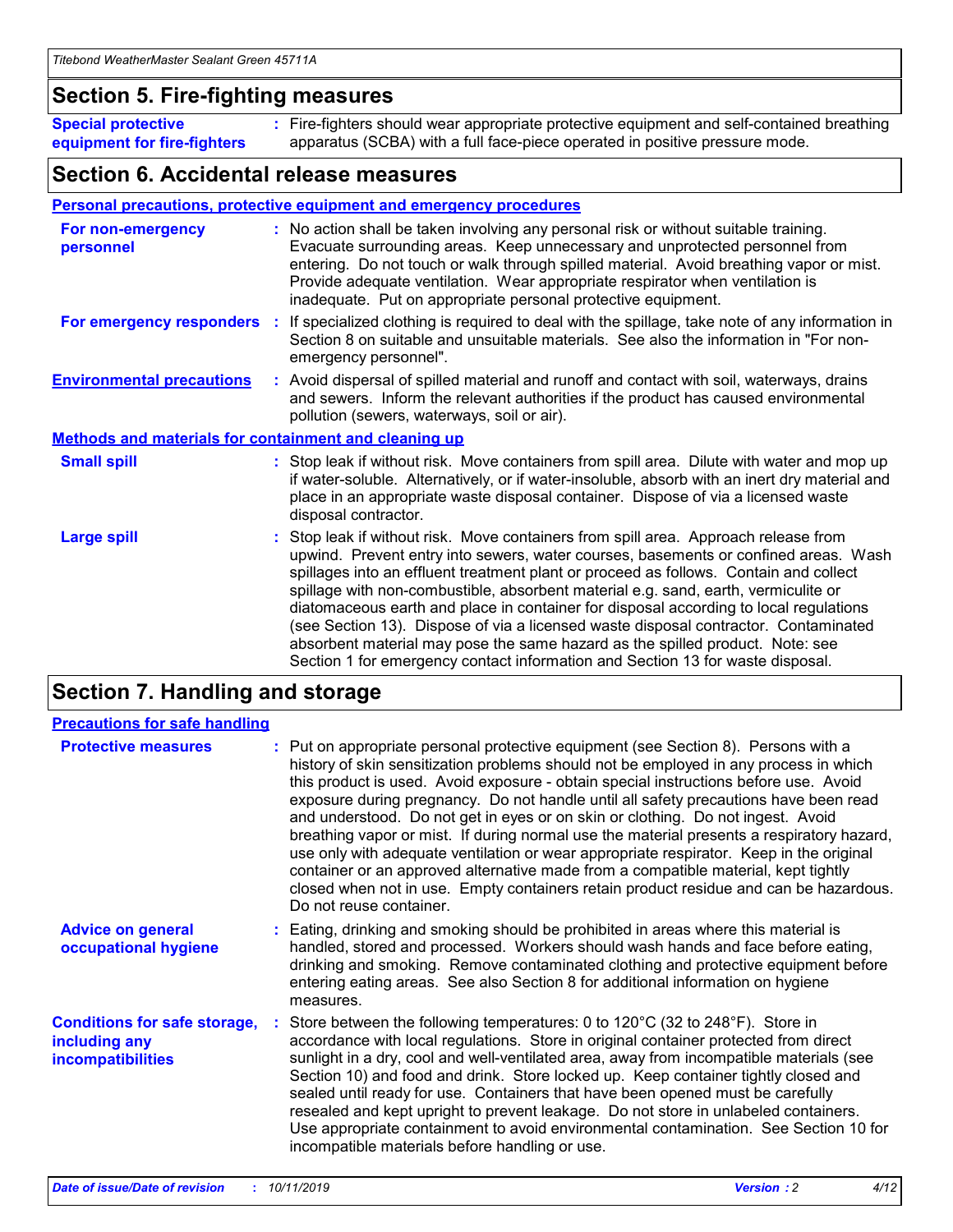## **Section 8. Exposure controls/personal protection**

#### **Control parameters**

#### **Occupational exposure limits**

| <b>Ingredient name</b>                               |    |                        | <b>Exposure limits</b>                                                                                                                                                                                                                                                                                                                                                                                                                                                                                                                                                                                                 |
|------------------------------------------------------|----|------------------------|------------------------------------------------------------------------------------------------------------------------------------------------------------------------------------------------------------------------------------------------------------------------------------------------------------------------------------------------------------------------------------------------------------------------------------------------------------------------------------------------------------------------------------------------------------------------------------------------------------------------|
| 3-aminopropyltriethoxysilane<br>Dibutyltin dilaurate |    |                        | None.<br>ACGIH TLV (United States, 3/2019). Absorbed through skin.<br>Notes: as Sn<br>TWA: $0.1 \text{ mg/m}^3$ , (as Sn) 8 hours.<br>STEL: 0.2 mg/m <sup>3</sup> , (as Sn) 15 minutes.<br>NIOSH REL (United States, 10/2016). Absorbed through skin.<br>Notes: as Sn<br>TWA: 0.1 mg/m <sup>3</sup> , (as Sn) 10 hours.<br>OSHA PEL (United States, 5/2018). Notes: as Sn<br>TWA: 0.1 mg/m <sup>3</sup> , (as Sn) 8 hours.<br>OSHA PEL 1989 (United States, 3/1989). Absorbed through skin.<br>Notes: measured as Sn<br>TWA: 0.1 mg/m <sup>3</sup> , (measured as Sn) 8 hours. Form: Organic                           |
| <b>Appropriate engineering</b><br>controls           |    |                        | : If user operations generate dust, fumes, gas, vapor or mist, use process enclosures,<br>local exhaust ventilation or other engineering controls to keep worker exposure to<br>airborne contaminants below any recommended or statutory limits.                                                                                                                                                                                                                                                                                                                                                                       |
| <b>Environmental exposure</b><br>controls            |    |                        | Emissions from ventilation or work process equipment should be checked to ensure<br>they comply with the requirements of environmental protection legislation. In some<br>cases, fume scrubbers, filters or engineering modifications to the process equipment<br>will be necessary to reduce emissions to acceptable levels.                                                                                                                                                                                                                                                                                          |
| <b>Individual protection measures</b>                |    |                        |                                                                                                                                                                                                                                                                                                                                                                                                                                                                                                                                                                                                                        |
| <b>Hygiene measures</b>                              |    |                        | : Wash hands, forearms and face thoroughly after handling chemical products, before<br>eating, smoking and using the lavatory and at the end of the working period.<br>Appropriate techniques should be used to remove potentially contaminated clothing.<br>Contaminated work clothing should not be allowed out of the workplace. Wash<br>contaminated clothing before reusing. Ensure that eyewash stations and safety<br>showers are close to the workstation location.                                                                                                                                            |
| <b>Eye/face protection</b>                           |    |                        | Safety eyewear complying with an approved standard should be used when a risk<br>assessment indicates this is necessary to avoid exposure to liquid splashes, mists,<br>gases or dusts. If contact is possible, the following protection should be worn, unless<br>the assessment indicates a higher degree of protection: chemical splash goggles.                                                                                                                                                                                                                                                                    |
| <b>Skin protection</b>                               |    |                        |                                                                                                                                                                                                                                                                                                                                                                                                                                                                                                                                                                                                                        |
| <b>Hand protection</b>                               |    |                        | : Chemical-resistant, impervious gloves complying with an approved standard should be<br>worn at all times when handling chemical products if a risk assessment indicates this is<br>necessary. Considering the parameters specified by the glove manufacturer, check<br>during use that the gloves are still retaining their protective properties. It should be<br>noted that the time to breakthrough for any glove material may be different for different<br>glove manufacturers. In the case of mixtures, consisting of several substances, the<br>protection time of the gloves cannot be accurately estimated. |
| <b>Body protection</b>                               |    | handling this product. | Personal protective equipment for the body should be selected based on the task being<br>performed and the risks involved and should be approved by a specialist before                                                                                                                                                                                                                                                                                                                                                                                                                                                |
| <b>Other skin protection</b>                         |    |                        | : Appropriate footwear and any additional skin protection measures should be selected<br>based on the task being performed and the risks involved and should be approved by a<br>specialist before handling this product.                                                                                                                                                                                                                                                                                                                                                                                              |
| <b>Respiratory protection</b>                        | ÷. | aspects of use.        | Based on the hazard and potential for exposure, select a respirator that meets the<br>appropriate standard or certification. Respirators must be used according to a<br>respiratory protection program to ensure proper fitting, training, and other important                                                                                                                                                                                                                                                                                                                                                         |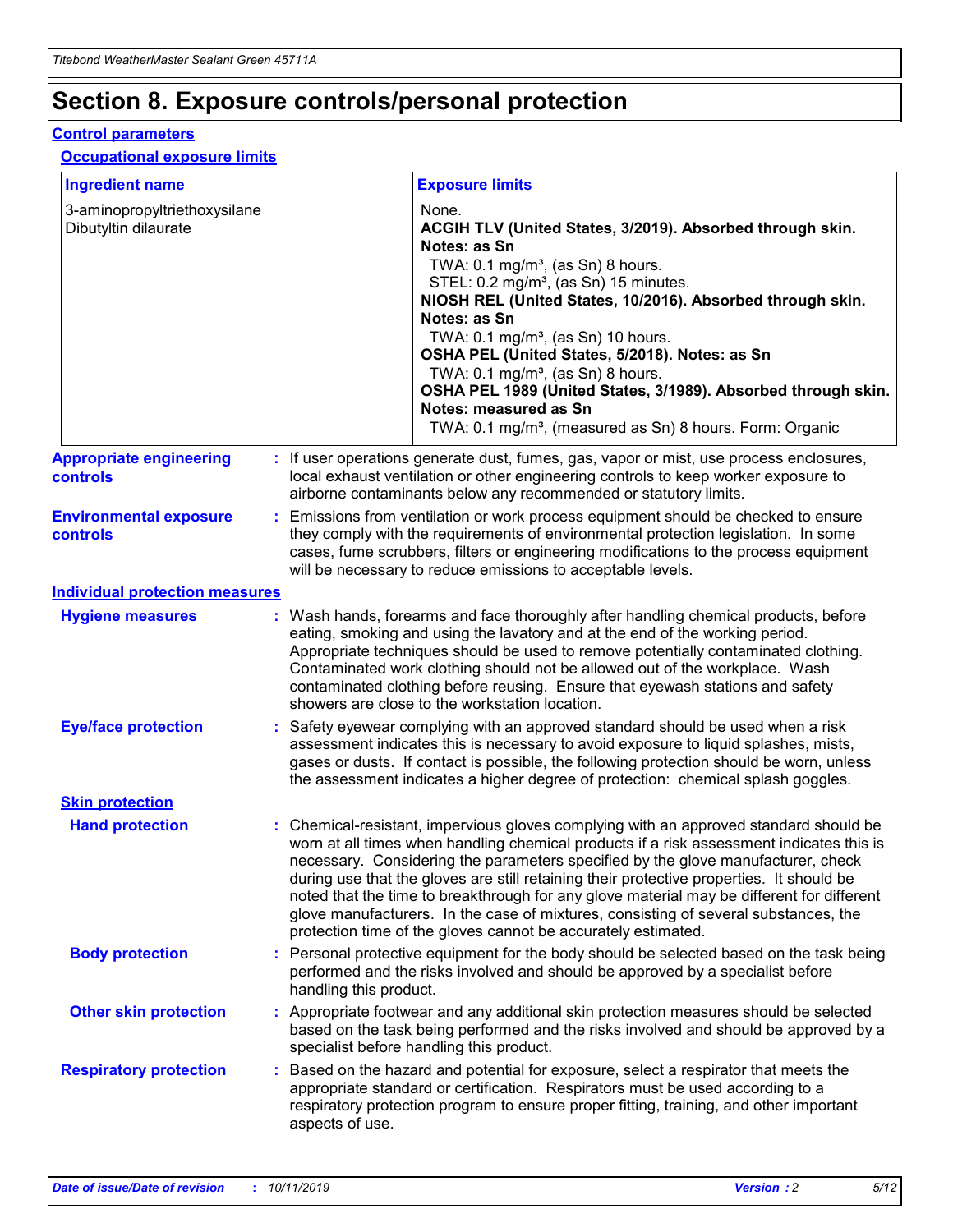### **Section 9. Physical and chemical properties**

#### **Appearance**

| <b>Physical state</b>                             | : Liquid. [Paste.]                                              |
|---------------------------------------------------|-----------------------------------------------------------------|
| Color                                             | Green.                                                          |
| Odor                                              | : None [Slight]                                                 |
| <b>Odor threshold</b>                             | : Not available.                                                |
| рH                                                | : Not applicable.                                               |
| <b>Melting point</b>                              | : Not available.                                                |
| <b>Boiling point</b>                              | : $>100^{\circ}$ C ( $>212^{\circ}$ F)                          |
| <b>Flash point</b>                                | : Closed cup: $>200^{\circ}$ C ( $>392^{\circ}$ F) [Setaflash.] |
| <b>Evaporation rate</b>                           | $:$ <1 (butyl acetate = 1)                                      |
| <b>Flammability (solid, gas)</b>                  | : Not available.                                                |
| Lower and upper explosive<br>(flammable) limits   | : Not available.                                                |
| <b>VOC (less water, less</b><br>exempt solvents)  | : 0 g/l                                                         |
| <b>Volatility</b>                                 | $: 0\%$ (w/w)                                                   |
| <b>Vapor density</b>                              | : Not available.                                                |
| <b>Relative density</b>                           | : 1.4329                                                        |
| <b>Solubility</b>                                 | Insoluble in the following materials: cold water and hot water. |
| <b>Solubility in water</b>                        | : Not available.                                                |
| <b>Partition coefficient: n-</b><br>octanol/water | : Not available.                                                |
| <b>Auto-ignition temperature</b>                  | $:$ Not available.                                              |
| <b>Decomposition temperature</b>                  | : Not available.                                                |
| <b>Viscosity</b>                                  | : Not available.                                                |

### **Section 10. Stability and reactivity**

| <b>Reactivity</b>                            |    | : No specific test data related to reactivity available for this product or its ingredients.            |
|----------------------------------------------|----|---------------------------------------------------------------------------------------------------------|
| <b>Chemical stability</b>                    |    | : The product is stable.                                                                                |
| <b>Possibility of hazardous</b><br>reactions |    | : Under normal conditions of storage and use, hazardous reactions will not occur.                       |
| <b>Conditions to avoid</b>                   |    | : No specific data.                                                                                     |
| <b>Incompatible materials</b>                | ٠. | No specific data.                                                                                       |
| <b>Hazardous decomposition</b><br>products   | ÷. | Under normal conditions of storage and use, hazardous decomposition products should<br>not be produced. |

### **Section 11. Toxicological information**

### **Information on toxicological effects**

#### **Acute toxicity**

| <b>Product/ingredient name</b> | <b>Result</b>           | <b>Species</b> | <b>Dose</b>                | <b>Exposure</b> |
|--------------------------------|-------------------------|----------------|----------------------------|-----------------|
| 3-aminopropyltriethoxysilane   | <b>ILD50 Dermal</b>     | Rabbit         | 4.29 g/kg                  |                 |
| Dibutyltin dilaurate           | ILD50 Oral<br>LD50 Oral | Rat<br>Rat     | $1.57$ g/kg<br>175 $mg/kg$ |                 |
|                                |                         |                |                            |                 |

**Irritation/Corrosion**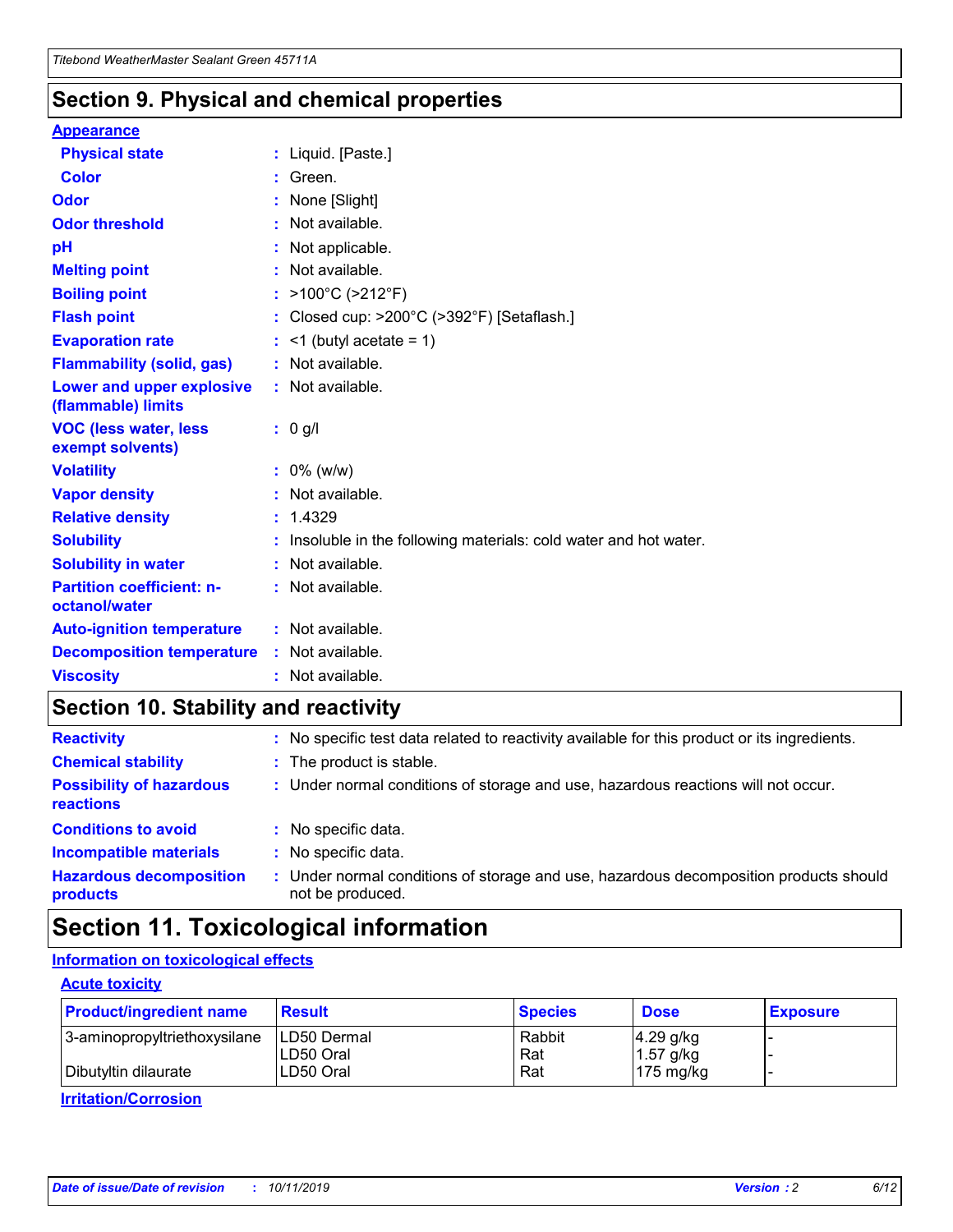## **Section 11. Toxicological information**

| <b>Product/ingredient name</b> | <b>Result</b>            | <b>Species</b> | <b>Score</b> | <b>Exposure</b>           | <b>Observation</b> |
|--------------------------------|--------------------------|----------------|--------------|---------------------------|--------------------|
| 3-aminopropyltriethoxysilane   | Eyes - Mild irritant     | Rabbit         |              | $100$ mg                  |                    |
|                                | Eyes - Severe irritant   | Rabbit         |              | 24 hours 750              |                    |
|                                |                          |                |              | ug                        |                    |
|                                | Skin - Severe irritant   | Rabbit         |              | 24 hours 5                | -                  |
| Dibutyltin dilaurate           | Eyes - Moderate irritant | Rabbit         |              | mq<br><b>24 hours 100</b> |                    |
|                                |                          |                |              | mg                        |                    |
|                                | Skin - Severe irritant   | Rabbit         |              | 500 mg                    |                    |

#### **Sensitization**

Not available.

#### **Mutagenicity**

Not available.

#### **Carcinogenicity**

Not available.

#### **Reproductive toxicity**

Not available.

#### **Teratogenicity**

Not available.

#### **Specific target organ toxicity (single exposure)**

Not available.

#### **Specific target organ toxicity (repeated exposure)**

| <b>Name</b>                                                                  |                                                                            | <b>Category</b>                                     | <b>Route of</b><br>exposure | <b>Target organs</b> |
|------------------------------------------------------------------------------|----------------------------------------------------------------------------|-----------------------------------------------------|-----------------------------|----------------------|
| Dibutyltin dilaurate                                                         |                                                                            | Category 1                                          | -                           | respiratory system   |
| <b>Aspiration hazard</b><br>Not available.                                   |                                                                            |                                                     |                             |                      |
| <b>Information on the likely</b><br>routes of exposure                       | : Not available.                                                           |                                                     |                             |                      |
| <b>Potential acute health effects</b>                                        |                                                                            |                                                     |                             |                      |
| <b>Eye contact</b>                                                           | : May cause eye irritation.                                                |                                                     |                             |                      |
| <b>Inhalation</b>                                                            |                                                                            | : No known significant effects or critical hazards. |                             |                      |
| <b>Skin contact</b>                                                          | : May cause skin irritation.                                               |                                                     |                             |                      |
| <b>Ingestion</b>                                                             |                                                                            | : No known significant effects or critical hazards. |                             |                      |
| Symptoms related to the physical, chemical and toxicological characteristics |                                                                            |                                                     |                             |                      |
| <b>Eye contact</b>                                                           | irritation<br>watering<br>redness                                          | : Adverse symptoms may include the following:       |                             |                      |
| <b>Inhalation</b>                                                            | reduced fetal weight<br>increase in fetal deaths<br>skeletal malformations | : Adverse symptoms may include the following:       |                             |                      |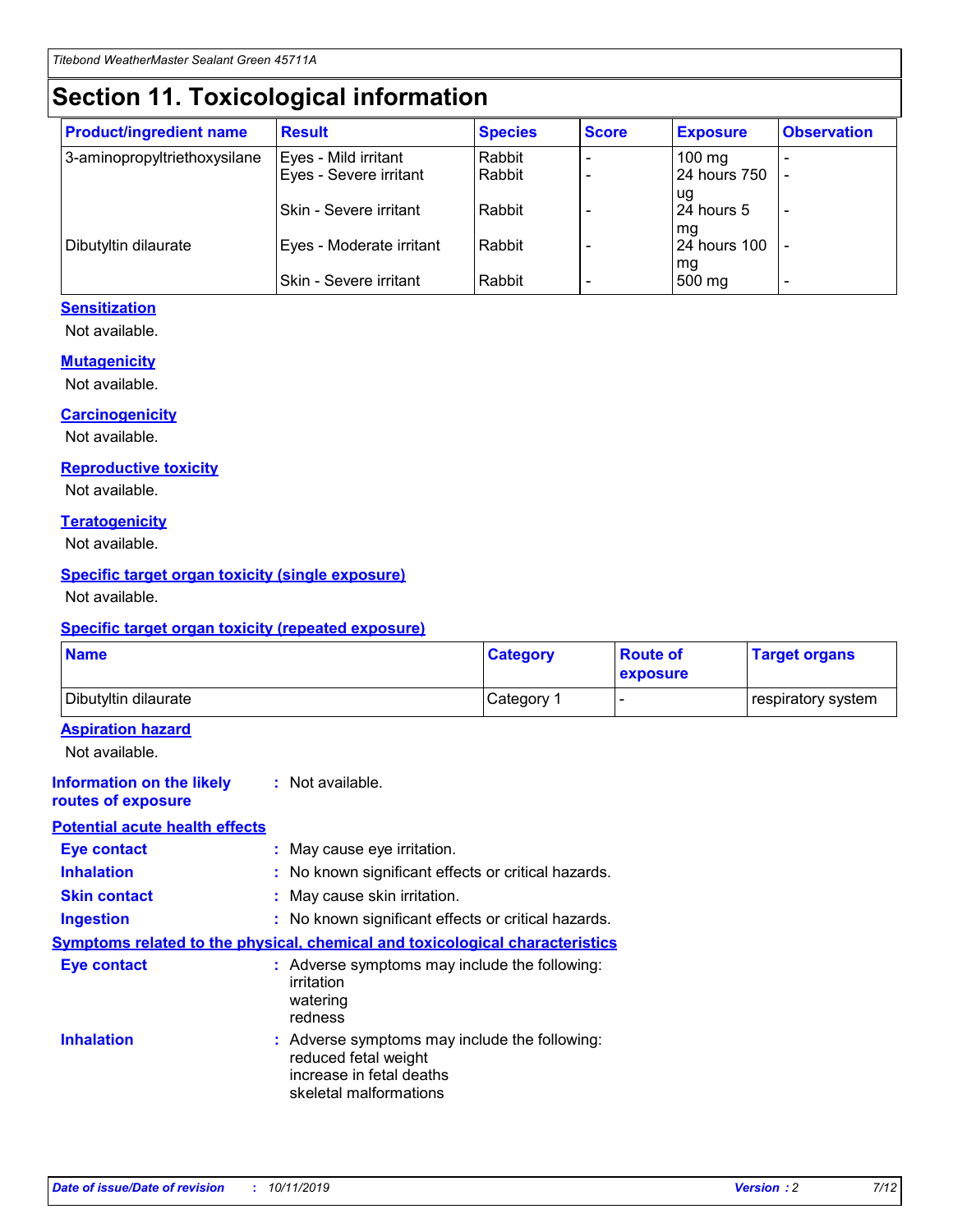## **Section 11. Toxicological information**

| <b>Skin contact</b>                     | : Adverse symptoms may include the following:<br>irritation<br>redness<br>reduced fetal weight<br>increase in fetal deaths<br>skeletal malformations |
|-----------------------------------------|------------------------------------------------------------------------------------------------------------------------------------------------------|
| <b>Ingestion</b>                        | : Adverse symptoms may include the following:<br>reduced fetal weight<br>increase in fetal deaths<br>skeletal malformations                          |
|                                         | Delayed and immediate effects and also chronic effects from short and long term exposure                                                             |
| <b>Short term exposure</b>              |                                                                                                                                                      |
| <b>Potential immediate</b><br>effects   | : Not available.                                                                                                                                     |
| <b>Potential delayed effects</b>        | : Not available.                                                                                                                                     |
| <b>Long term exposure</b>               |                                                                                                                                                      |
| <b>Potential immediate</b><br>effects   | : Not available.                                                                                                                                     |
| <b>Potential delayed effects</b>        | : Not available.                                                                                                                                     |
| <b>Potential chronic health effects</b> |                                                                                                                                                      |
| Not available.                          |                                                                                                                                                      |
| <b>General</b>                          | : Once sensitized, a severe allergic reaction may occur when subsequently exposed to<br>very low levels.                                             |
| <b>Carcinogenicity</b>                  | : No known significant effects or critical hazards.                                                                                                  |
| <b>Mutagenicity</b>                     | No known significant effects or critical hazards.                                                                                                    |
| <b>Teratogenicity</b>                   | May damage the unborn child.                                                                                                                         |
| <b>Developmental effects</b>            | No known significant effects or critical hazards.                                                                                                    |
| <b>Fertility effects</b>                | : May damage fertility.                                                                                                                              |
| <b>Numerical measures of toxicity</b>   |                                                                                                                                                      |
| <b>Acute toxicity estimates</b>         |                                                                                                                                                      |
|                                         |                                                                                                                                                      |

Not available.

## **Section 12. Ecological information**

#### **Toxicity**

| <b>Product/ingredient name</b> | <b>Result</b>                     | <b>Species</b>                       | <b>Exposure</b> |
|--------------------------------|-----------------------------------|--------------------------------------|-----------------|
| Dibutyltin dilaurate           | Chronic EC10 > 2 mg/l Fresh water | Algae - Scenedesmus<br>I subspicatus | l 96 hours i    |

### **Persistence and degradability**

| <b>Product/ingredient name</b> | <b>Test</b>                                                                    | <b>Result</b>  |                   | <b>Dose</b> | <b>Inoculum</b>         |
|--------------------------------|--------------------------------------------------------------------------------|----------------|-------------------|-------------|-------------------------|
| Dibutyltin dilaurate           | OECD 301F<br>Ready<br>Biodegradability -<br>Manometric<br>Respirometry<br>Test | 23 % - 28 days |                   |             |                         |
| <b>Product/ingredient name</b> | <b>Aquatic half-life</b>                                                       |                | <b>Photolysis</b> |             | <b>Biodegradability</b> |
| Dibutyltin dilaurate           |                                                                                |                |                   |             | Inherent                |

### **Bioaccumulative potential**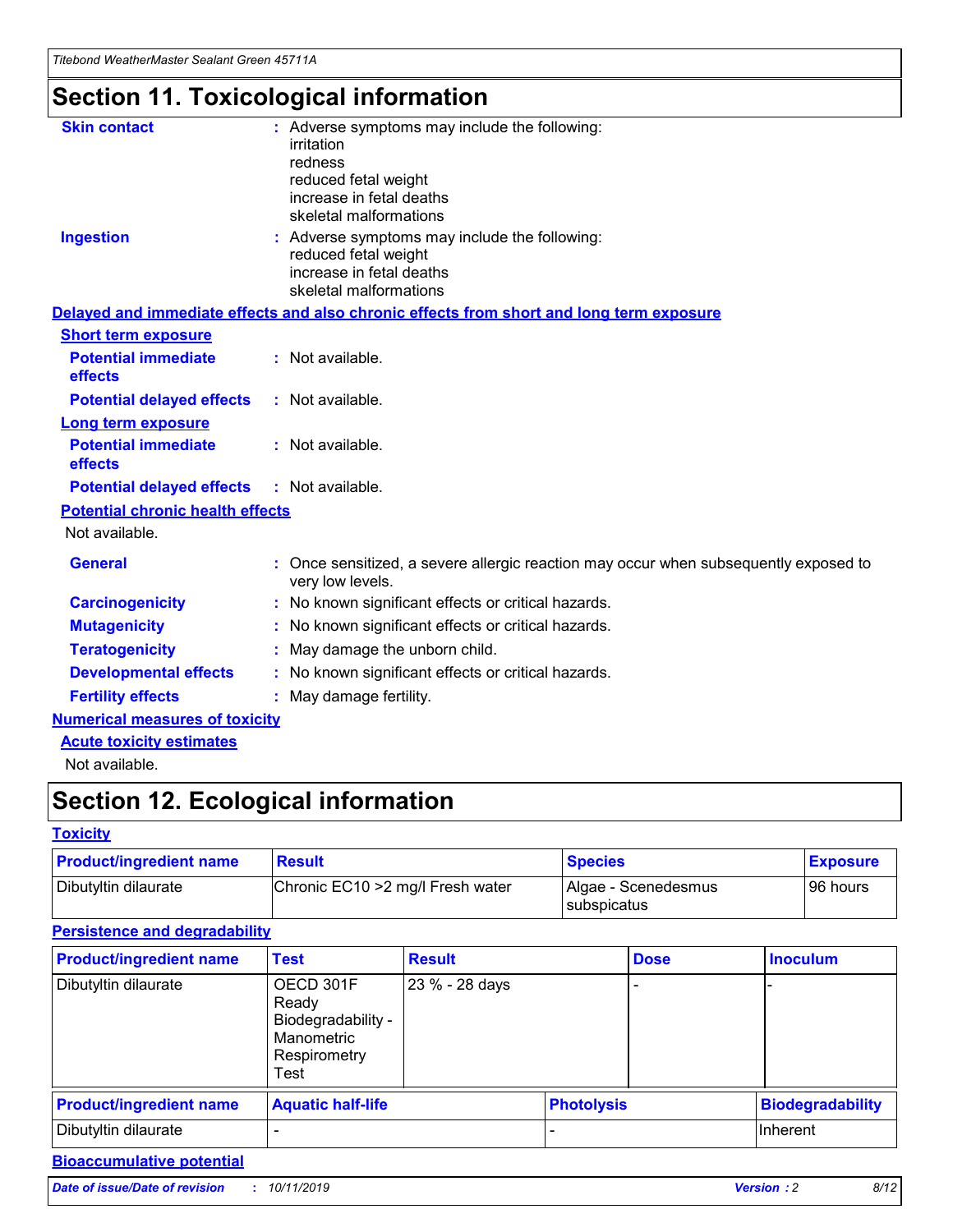## **Section 12. Ecological information**

| <b>Product/ingredient name</b>                       | ∣LoqP <sub>ow</sub> | <b>BCF</b>  | <b>Potential</b> |
|------------------------------------------------------|---------------------|-------------|------------------|
| 3-aminopropyltriethoxysilane<br>Dibutyltin dilaurate | 4.44                | 3.4<br>2.91 | low<br>low       |

#### **Mobility in soil**

| <i></i>                                                       |                                                     |
|---------------------------------------------------------------|-----------------------------------------------------|
| <b>Soil/water partition</b><br>coefficient (K <sub>oc</sub> ) | : Not available.                                    |
| <b>Other adverse effects</b>                                  | : No known significant effects or critical hazards. |

### **Section 13. Disposal considerations**

|  | <b>Disposal methods</b> |  |
|--|-------------------------|--|

**Disposal methods** : The generation of waste should be avoided or minimized wherever possible. Disposal of this product, solutions and any by-products should at all times comply with the requirements of environmental protection and waste disposal legislation and any regional local authority requirements. Dispose of surplus and non-recyclable products via a licensed waste disposal contractor. Waste should not be disposed of untreated to the sewer unless fully compliant with the requirements of all authorities with jurisdiction. Waste packaging should be recycled. Incineration or landfill should only be considered when recycling is not feasible. This material and its container must be disposed of in a safe way. Care should be taken when handling emptied containers that have not been cleaned or rinsed out. Empty containers or liners may retain some product residues. Avoid dispersal of spilled material and runoff and contact with soil, waterways, drains and sewers.

## **Section 14. Transport information**

|                                      | <b>DOT</b><br><b>Classification</b> | <b>TDG</b><br><b>Classification</b> | <b>Mexico</b><br><b>Classification</b> | <b>ADR/RID</b>           | <b>IMDG</b>              | <b>IATA</b>              |
|--------------------------------------|-------------------------------------|-------------------------------------|----------------------------------------|--------------------------|--------------------------|--------------------------|
| <b>UN number</b>                     | Not regulated.                      | Not regulated.                      | Not regulated.                         | Not regulated.           | Not regulated.           | Not regulated.           |
| <b>UN proper</b><br>shipping name    | $\qquad \qquad \blacksquare$        |                                     |                                        |                          |                          |                          |
| <b>Transport</b><br>hazard class(es) | $\blacksquare$                      | $\blacksquare$                      | $\blacksquare$                         | $\overline{\phantom{a}}$ | $\blacksquare$           | $\blacksquare$           |
| <b>Packing group</b>                 | $\overline{\phantom{a}}$            | $\overline{\phantom{0}}$            | $\qquad \qquad \blacksquare$           | -                        | $\overline{\phantom{0}}$ | $\overline{\phantom{a}}$ |
| <b>Environmental</b><br>hazards      | No.                                 | No.                                 | No.                                    | No.                      | No.                      | No.                      |

## **Section 15. Regulatory information**

#### **U.S. Federal regulations**

#### **SARA 302/304**

#### **Composition/information on ingredients**

No products were found.

**SARA 304 RQ :** Not applicable.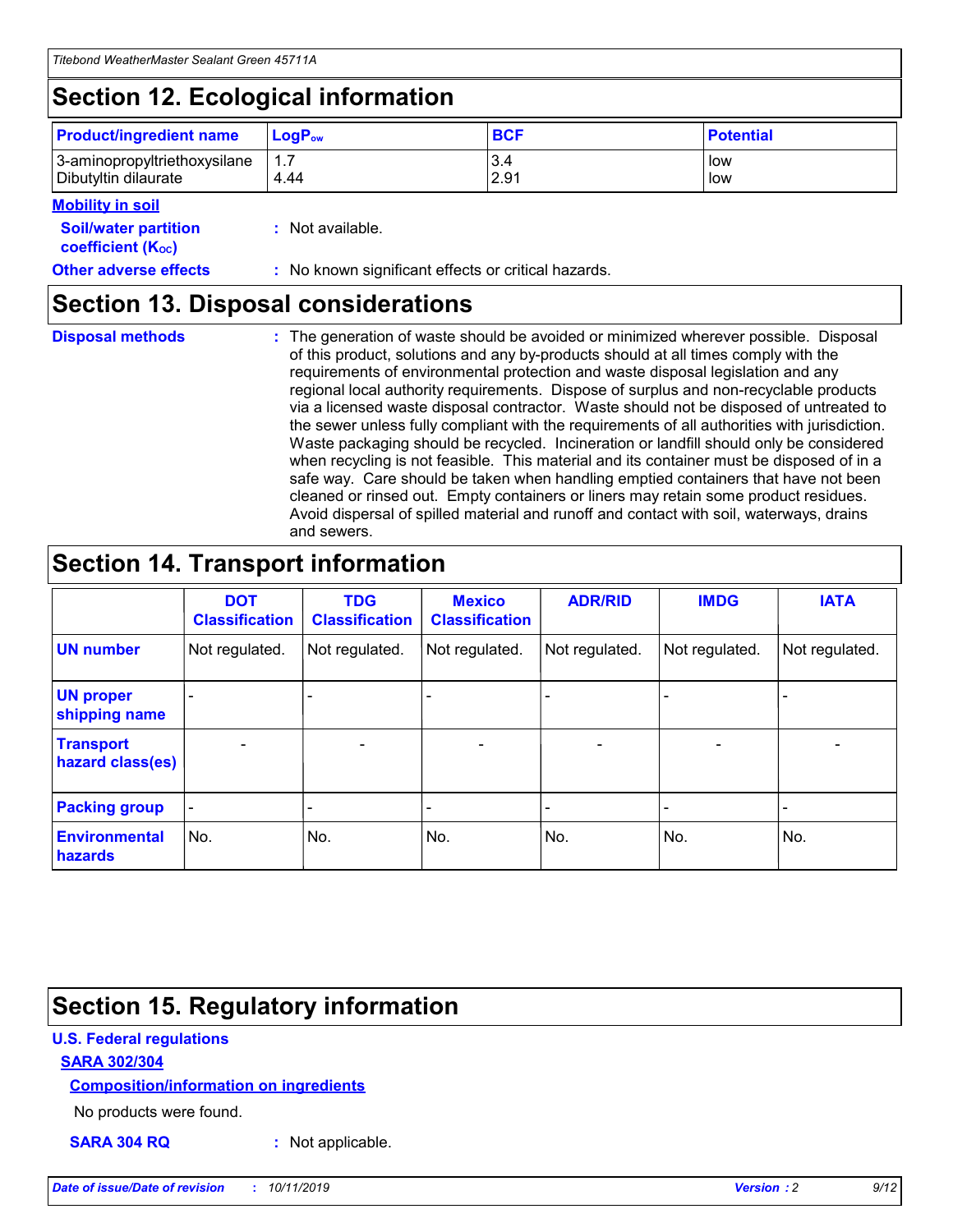### **Section 15. Regulatory information**

#### **SARA 311/312**

**Classification :** EYE IRRITATION - Category 2B SKIN SENSITIZATION - Category 1 TOXIC TO REPRODUCTION (Fertility) - Category 1B TOXIC TO REPRODUCTION (Unborn child) - Category 1B

#### **Composition/information on ingredients**

| <b>Name</b>                  | $\frac{9}{6}$ | <b>Classification</b>                                                                                            |
|------------------------------|---------------|------------------------------------------------------------------------------------------------------------------|
| 3-aminopropyltriethoxysilane | $\leq$ 3      | <b>FLAMMABLE LIQUIDS - Category 4</b><br><b>ACUTE TOXICITY (oral) - Category 4</b>                               |
|                              |               | SKIN IRRITATION - Category 2<br>EYE IRRITATION - Category 2A                                                     |
| Dibutyltin dilaurate         | ≤0.3          | ACUTE TOXICITY (oral) - Category 3<br>SKIN CORROSION - Category 1C                                               |
|                              |               | SERIOUS EYE DAMAGE - Category 1<br>SKIN SENSITIZATION - Category 1<br><b>GERM CELL MUTAGENICITY - Category 2</b> |
|                              |               | TOXIC TO REPRODUCTION (Fertility) - Category 1B<br>TOXIC TO REPRODUCTION (Unborn child) - Category 1B            |
|                              |               | SPECIFIC TARGET ORGAN TOXICITY (REPEATED<br>EXPOSURE) (respiratory system) - Category 1                          |

#### **State regulations**

| <b>Massachusetts</b> | : None of the components are listed. |
|----------------------|--------------------------------------|
| <b>New York</b>      | : None of the components are listed. |
| <b>New Jersey</b>    | : None of the components are listed. |
| <b>Pennsylvania</b>  | : None of the components are listed. |

#### **California Prop. 65**

**A** WARNING: This product can expose you to methanol, which is known to the State of California to cause birth defects or other reproductive harm. For more information go to www.P65Warnings.ca.gov.

| <b>Ingredient name</b> | No significant risk Maximum<br>level | acceptable dosage<br>level |
|------------------------|--------------------------------------|----------------------------|
| methanol               |                                      | Yes.                       |

#### **International regulations**

**Chemical Weapon Convention List Schedules I, II & III Chemicals** Not listed.

#### **Montreal Protocol**

Not listed.

**Stockholm Convention on Persistent Organic Pollutants**

Not listed.

### **UNECE Aarhus Protocol on POPs and Heavy Metals**

Not listed.

#### **Inventory list**

### **China :** All components are listed or exempted.

**United States TSCA 8(b) inventory :** All components are active or exempted.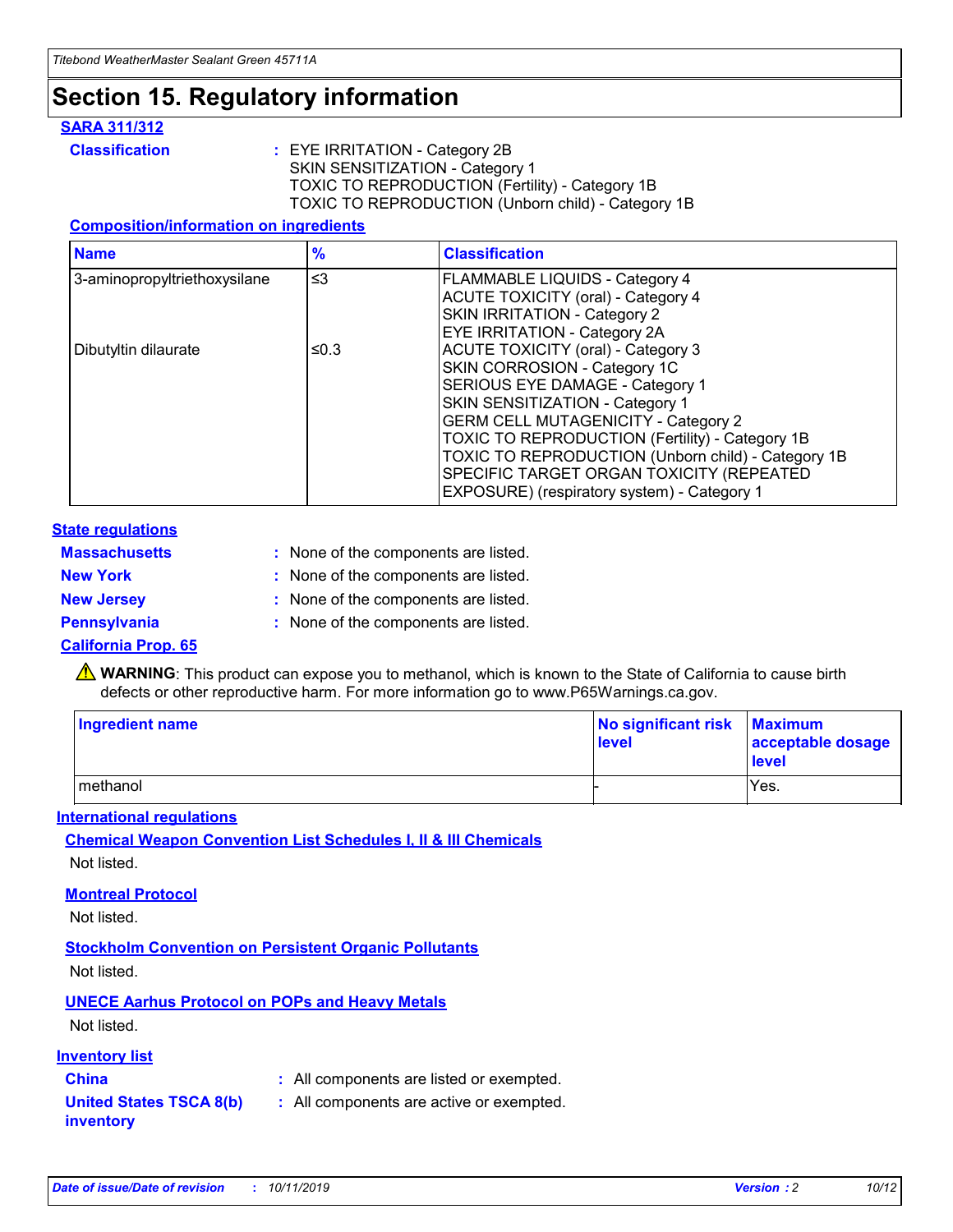## **Section 16. Other information**

**Hazardous Material Information System (U.S.A.)**



**Caution: HMIS® ratings are based on a 0-4 rating scale, with 0 representing minimal hazards or risks, and 4 representing significant hazards or risks. Although HMIS® ratings and the associated label are not required on SDSs or products leaving a facility under 29 CFR 1910.1200, the preparer may choose to provide them. HMIS® ratings are to be used with a fully implemented HMIS® program. HMIS® is a registered trademark and service mark of the American Coatings Association, Inc.**

**The customer is responsible for determining the PPE code for this material. For more information on HMIS® Personal Protective Equipment (PPE) codes, consult the HMIS® Implementation Manual.**

#### **National Fire Protection Association (U.S.A.)**



**Reprinted with permission from NFPA 704-2001, Identification of the Hazards of Materials for Emergency Response Copyright ©1997, National Fire Protection Association, Quincy, MA 02269. This reprinted material is not the complete and official position of the National Fire Protection Association, on the referenced subject which is represented only by the standard in its entirety.**

**Copyright ©2001, National Fire Protection Association, Quincy, MA 02269. This warning system is intended to be interpreted and applied only by properly trained individuals to identify fire, health and reactivity hazards of chemicals. The user is referred to certain limited number of chemicals with recommended classifications in NFPA 49 and NFPA 325, which would be used as a guideline only. Whether the chemicals are classified by NFPA or not, anyone using the 704 systems to classify chemicals does so at their own risk.**

#### **Procedure used to derive the classification**

|                                                                                                                    | <b>Classification</b>                                                                                                                                                                                                                                                                                                                                                                                                                                                                                                                                         | <b>Justification</b>                                                     |
|--------------------------------------------------------------------------------------------------------------------|---------------------------------------------------------------------------------------------------------------------------------------------------------------------------------------------------------------------------------------------------------------------------------------------------------------------------------------------------------------------------------------------------------------------------------------------------------------------------------------------------------------------------------------------------------------|--------------------------------------------------------------------------|
| EYE IRRITATION - Category 2B<br>SKIN SENSITIZATION - Category 1<br>TOXIC TO REPRODUCTION (Fertility) - Category 1B | TOXIC TO REPRODUCTION (Unborn child) - Category 1B                                                                                                                                                                                                                                                                                                                                                                                                                                                                                                            | Expert judgment<br>Expert judgment<br>Expert judgment<br>Expert judgment |
| <b>History</b>                                                                                                     |                                                                                                                                                                                                                                                                                                                                                                                                                                                                                                                                                               |                                                                          |
| Date of printing                                                                                                   | : 4/22/2022                                                                                                                                                                                                                                                                                                                                                                                                                                                                                                                                                   |                                                                          |
| Date of issue/Date of<br>revision                                                                                  | : 10/11/2019                                                                                                                                                                                                                                                                                                                                                                                                                                                                                                                                                  |                                                                          |
| Date of previous issue                                                                                             | : 10/16/2020                                                                                                                                                                                                                                                                                                                                                                                                                                                                                                                                                  |                                                                          |
| <b>Version</b>                                                                                                     | $\therefore$ 2                                                                                                                                                                                                                                                                                                                                                                                                                                                                                                                                                |                                                                          |
| <b>Key to abbreviations</b>                                                                                        | $:$ ATE = Acute Toxicity Estimate<br><b>BCF</b> = Bioconcentration Factor<br>GHS = Globally Harmonized System of Classification and Labelling of Chemicals<br>IATA = International Air Transport Association<br>IBC = Intermediate Bulk Container<br><b>IMDG = International Maritime Dangerous Goods</b><br>LogPow = logarithm of the octanol/water partition coefficient<br>MARPOL = International Convention for the Prevention of Pollution From Ships, 1973<br>as modified by the Protocol of 1978. ("Marpol" = marine pollution)<br>UN = United Nations |                                                                          |